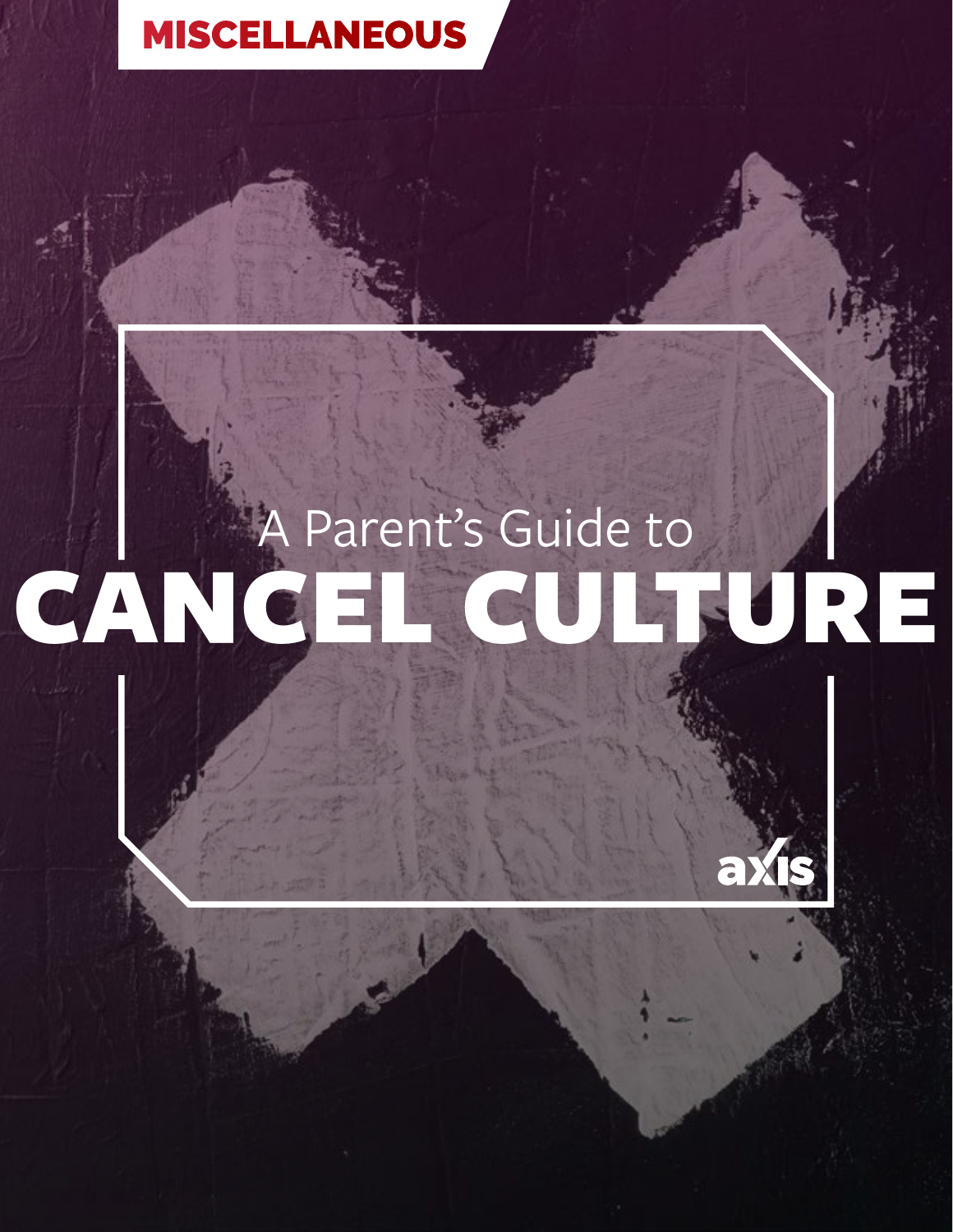You can do something stupid when you're 15, say one thing and 10 years later that shapes how people perceive you. We all do cringey things and make dumb mistakes and whatever. But social media's existence has brought that into a place where people can take something you did back then and make it who you are now. When y

— [L, age 16](https://www.nytimes.com/2019/10/31/style/cancel-culture.html) in an interview with *The New York Times*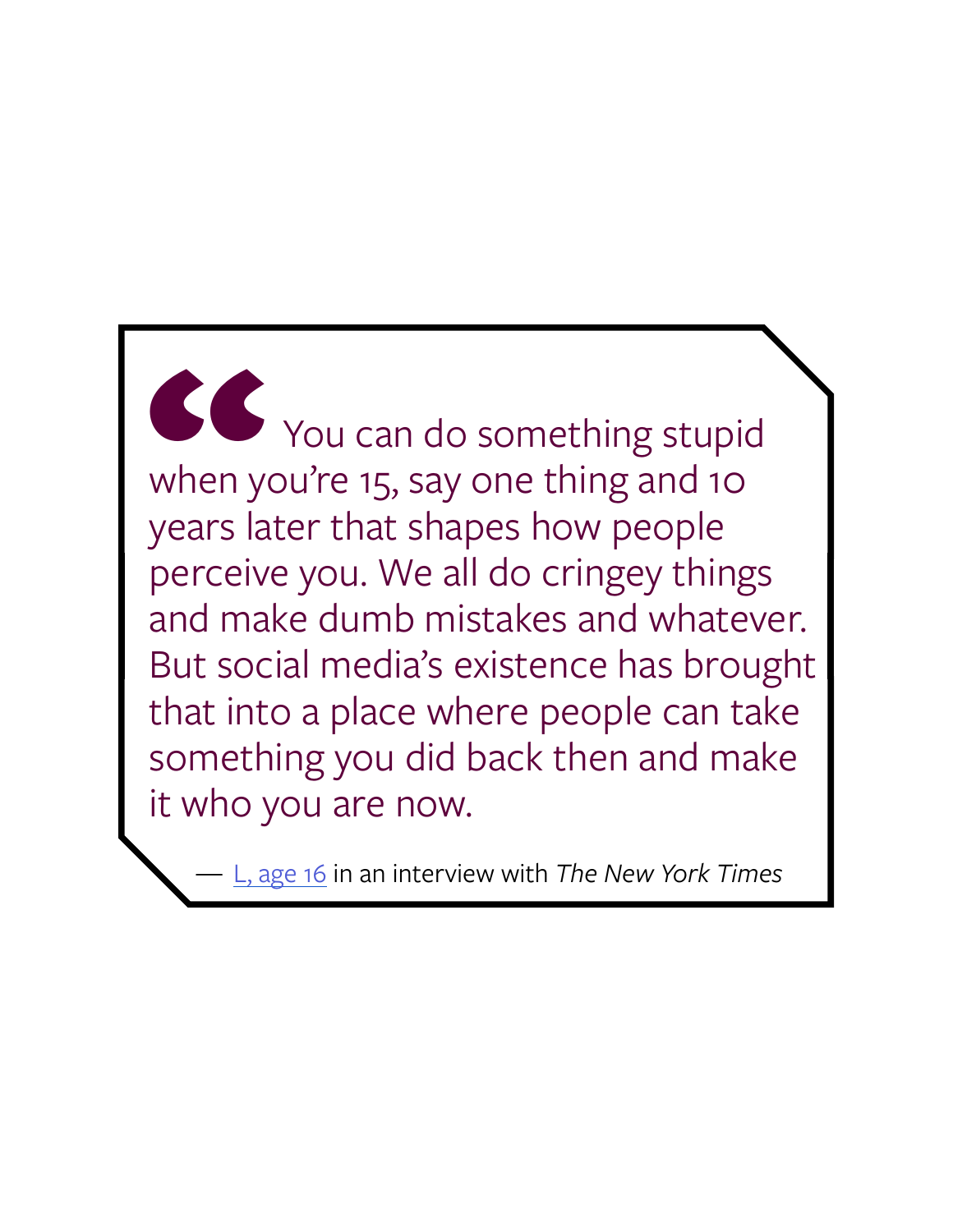# <span id="page-2-0"></span>CANCEL CULTURE A Parent's Guide to

## Contents

| Which Biblical principles can help us navigate cancel culture? 9 |
|------------------------------------------------------------------|
|                                                                  |
|                                                                  |
|                                                                  |
|                                                                  |
|                                                                  |

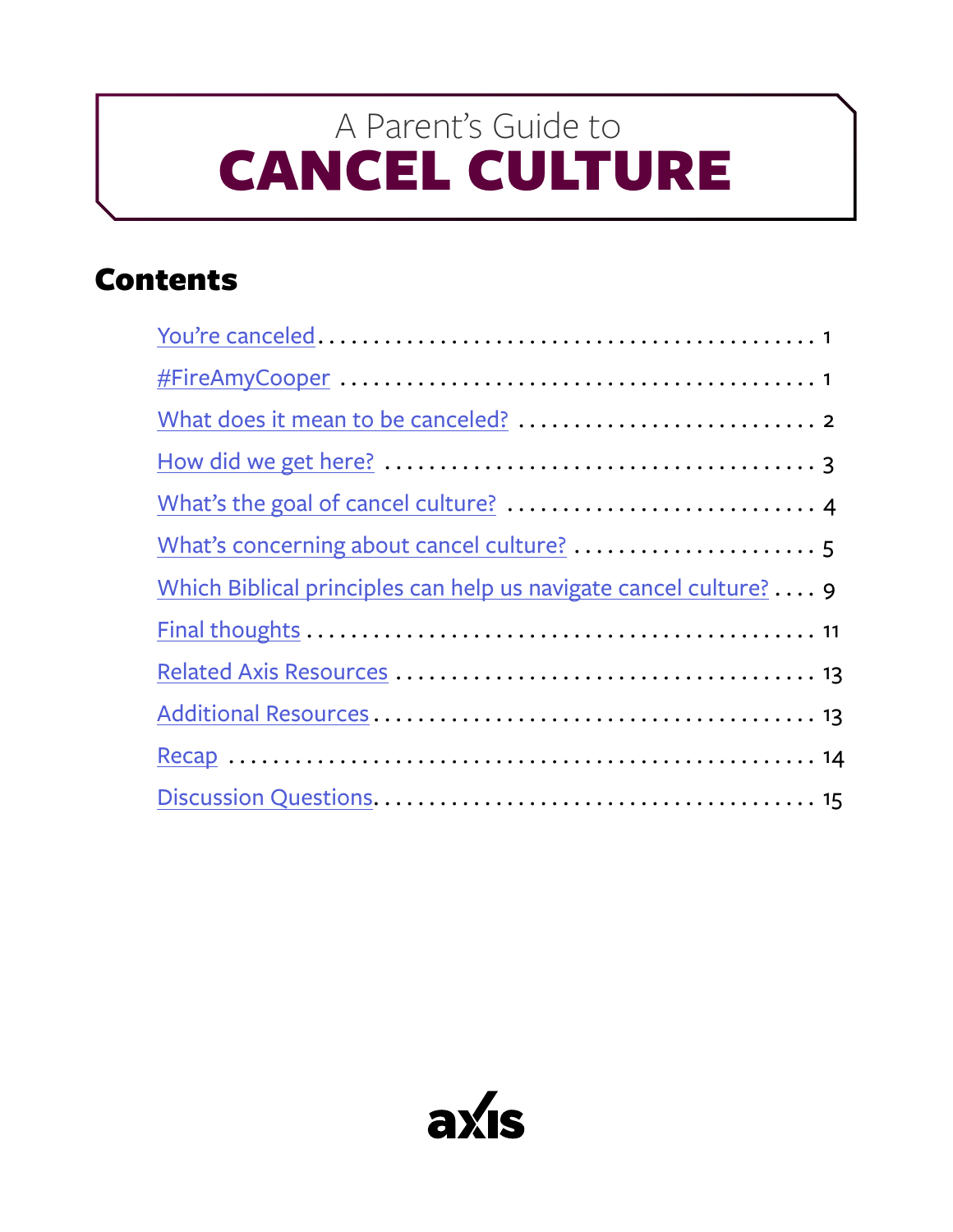#### <span id="page-3-0"></span>You're canceled

*People tend to see cancellation as either wholly good — there are new consequences for saying or doing racist, bigoted or otherwise untenable things — or wholly bad, in that people can lose their reputations and in some cases their jobs, all because a mob has taken undue offense to a clumsy or out-ofcontext remark. Personally, I think it's best viewed not as either positive or negative, but as something else: a new development in the way that power works — a development brought about by social media.* - [Jonah Engel Bromwich,](https://www.nytimes.com/2020/08/14/podcasts/daily-newsletter-cancel-culture-beirut-protest.html) *[The](https://www.nytimes.com/2020/08/14/podcasts/daily-newsletter-cancel-culture-beirut-protest.html)  [New York Times](https://www.nytimes.com/2020/08/14/podcasts/daily-newsletter-cancel-culture-beirut-protest.html)*

What if the worst thing you've ever done was filmed, and then shared with millions of people online? What if thousands of strangers judged you based on that snippet of your life? At a time when smartphones can instantly broadcast our worst sins to the world, and when digging through someone's online dirt is as easy as typing a few keywords, the internet can be a strange and frightening place. This is the era of cancel culture, which generally refers to calling people out on social media to suffer punitive consequences for inappropriate behavior or speech. And it's got many people [wondering,](https://www.vox.com/culture/2019/12/30/20879720/what-is-cancel-culture-explained-history-debate) "Is cancel culture a mob mentality, or a long-overdue way of speaking truth to power?"

### #FireAmyCooper

*She lost her job, her home, and her public life. Now some demand her freedom? How many lives are we going to destroy over misunderstood 60-second videos on social media?*

[That statement](https://www.nytimes.com/2020/07/06/nyregion/amy-cooper-false-report-charge.html) was made by Amy Cooper's lawyer, Robert Barnes. You're probably familiar with the [viral video](https://www.facebook.com/christian.cooper1/videos/10158742130625229/?eid=ARCL43DLKyuax-1v3j1Z758Vh_GFxZ6bQNKmAYYJ0DFWVAyzat0N4g7NycqwQZpJTF69ufEfMTx_z2nE&hc_ref=ARQvDLV_pqSdoRwGbTVav9EyzCGo24pyi00uLufiAFsAibL49EnoR7Y0RzsZ0pX3AVc&fref=nf) where Ms. Cooper hysterically called a 911 operator after Christian Cooper (unrelated) calmly asked her to leash her dog. She said, "I'm in the Ramble, there is a man, African-American, he has a bicycle helmet and he is recording me and threatening me and my dog." She clarified over and over that this African American man was threatening her, invoking the stereotype that because he's Black, she was in real danger.

The video sparked well-deserved outrage that racial prejudice is still so shamelessly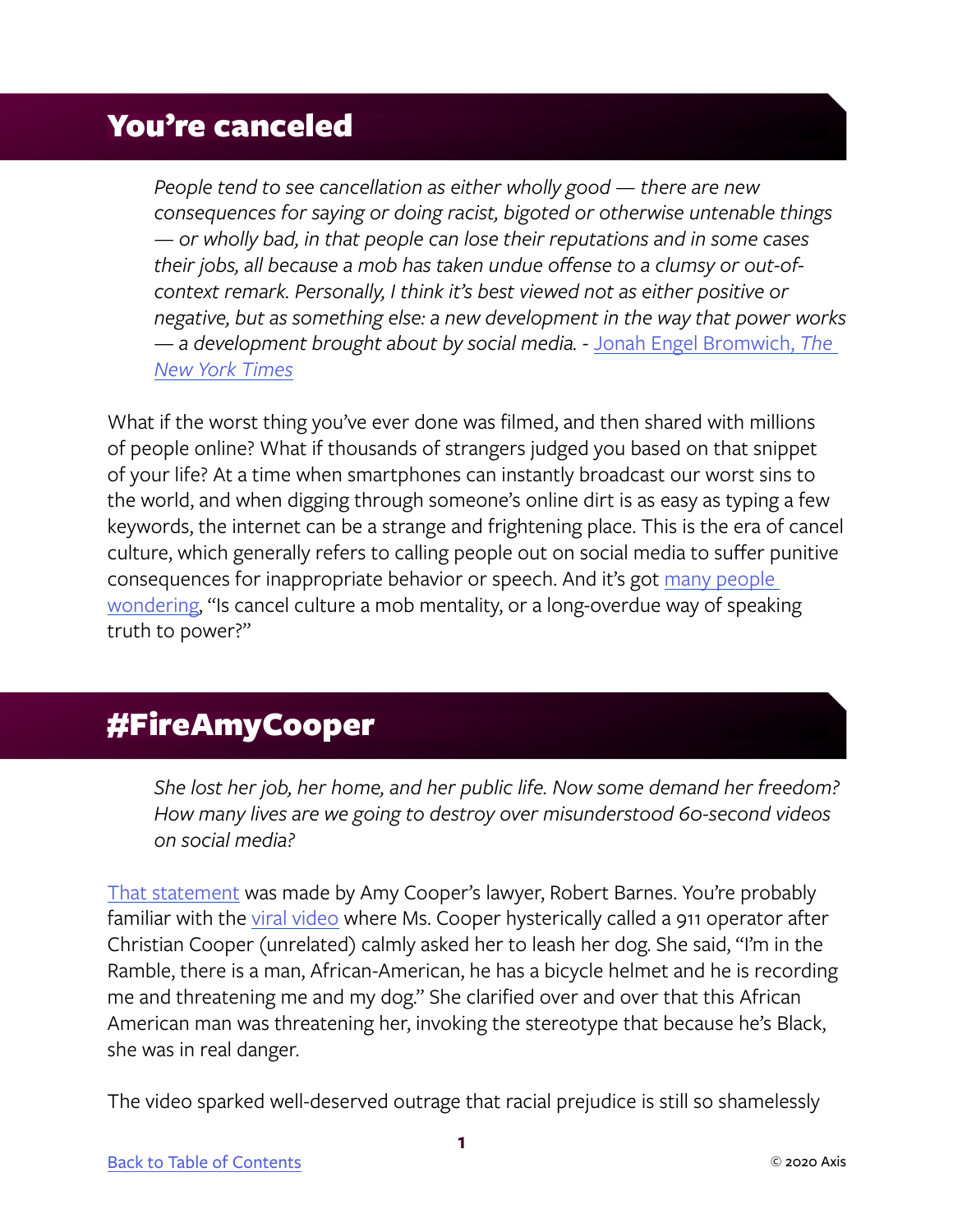<span id="page-4-0"></span>exploited in 2020. Christian Cooper did nothing wrong, yet Amy's call to the police weaponized his Blackness as she pretended to be at risk.

But how to respond? What does Amy Cooper deserve? How would we want to be treated if one of the worst things we'd done was broadcast for the world to see?

The next day she [was fired.](https://time.com/5842442/amy-cooper-dog-central-park/) Then she lost her home. She publicly apologized, yet people continued to call for her head. Eventually, even Mr. Cooper [said in an interview](https://www.nytimes.com/2020/08/10/podcasts/the-daily/cancel-culture.html?showTranscript=1), "I'm uncomfortable defining someone based on a few seconds of what they've done. It was a racist act, but does that define her entire life?"

Many of us echo his question, a query about the effectiveness of cancel culture: To what extent should someone be made to pay for their past? How do we determine what is appropriate to say and do? Should justice primarily be about punishment? How can we hold people, especially powerful and influential people, accountable?

#### What does it mean to be canceled?

Getting "canceled" can look like online shaming, losing followers, getting fired, being encouraged to apologize, or even receiving death threats.

There's a long list of people (and companies) who have been canceled over the years: Bill O'Reilly, Madison Beer, Kim Kardashian, Ellen Degeneres, Kanye West, John Crist, Jordan Peterson, [Equinox Fitness](https://www.targetmarketingmag.com/article/cancel-culture-is-real-heres-what-brands-need-to-know-about-it/), J.K. Rowling, [James Charles,](https://www.nytimes.com/2019/05/14/style/james-charles-makeup-artist-youtube.html) [Scarlett Johansson,](https://www.cnn.com/2019/12/08/us/2019-canceled-stories-trnd/index.html) Louis C.K., Netflix...the term applies to many situations (sexual abuse scandals, insensitive comments, racist acts, political ideologies). Sometimes cancelation lasts a few weeks. Sometimes it's permanent.

Getting canceled isn't just for celebrities. *The New York Times* [interviewed teens](https://www.nytimes.com/2019/10/31/style/cancel-culture.html) around the country to understand what the term means to Gen Z:

*Alex is 17, and she hears the word 'canceled' every day at her high school outside Atlanta. It can be a joke, but it can also suggest that an offending person won't be tolerated again. Alex thinks of it as a permanent label. 'Now they'll forever be thought of as that action, not for the person they are,' she said.* 

Some see cancel culture as necessary accountability, a way to make people take responsibility for the harm they've caused. Others argue that it's a means of censorship. In the US, cancel culture is politicized (by the left and the right),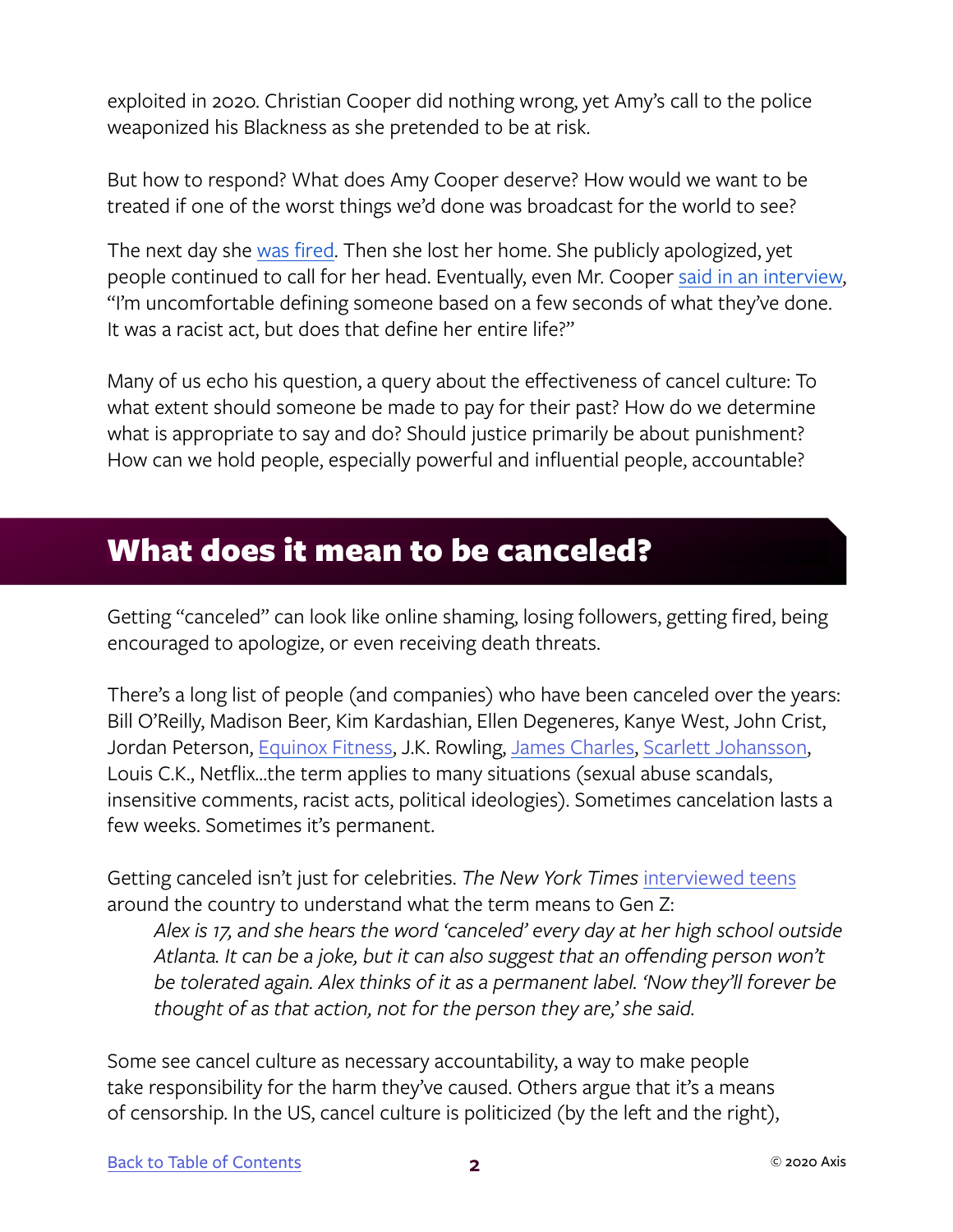<span id="page-5-0"></span>controversial, and emotionally fraught. Its existence highlights how hard it is to relate well with other humans, especially the humans we don't understand or agree with.

#### How did we get here?

- In the 1991 film *New Jack City*, Wesley Snipes' character Nino Brown says about his girlfriend, "Cancel that b\*\*\*\*, I'll buy another one." It's probably [the first time](https://www.vox.com/culture/2019/12/30/20879720/what-is-cancel-culture-explained-history-debate) that the term "canceled" involves a person, not a credit card (when cancelation doesn't yet apply to sexist remarks).
- By 2015, "You're canceled" became a way to express both serious and joking disapproval on [Black Twitter.](https://en.wikipedia.org/wiki/Black_Twitter) Over time, the phrase was used to call celebrities and organizations to account.



- Although many still use the terms interchangeably, some argue that **cancel culture** and **call-out culture** then become distinct movements. Call-out culture uses social media to point out a problem; cancel culture goes further, advocating for real-life consequences, calling for the job, fame, or reputation of the accused offender.
- Then, with the global pandemic and lockdown, it seemed like someone new was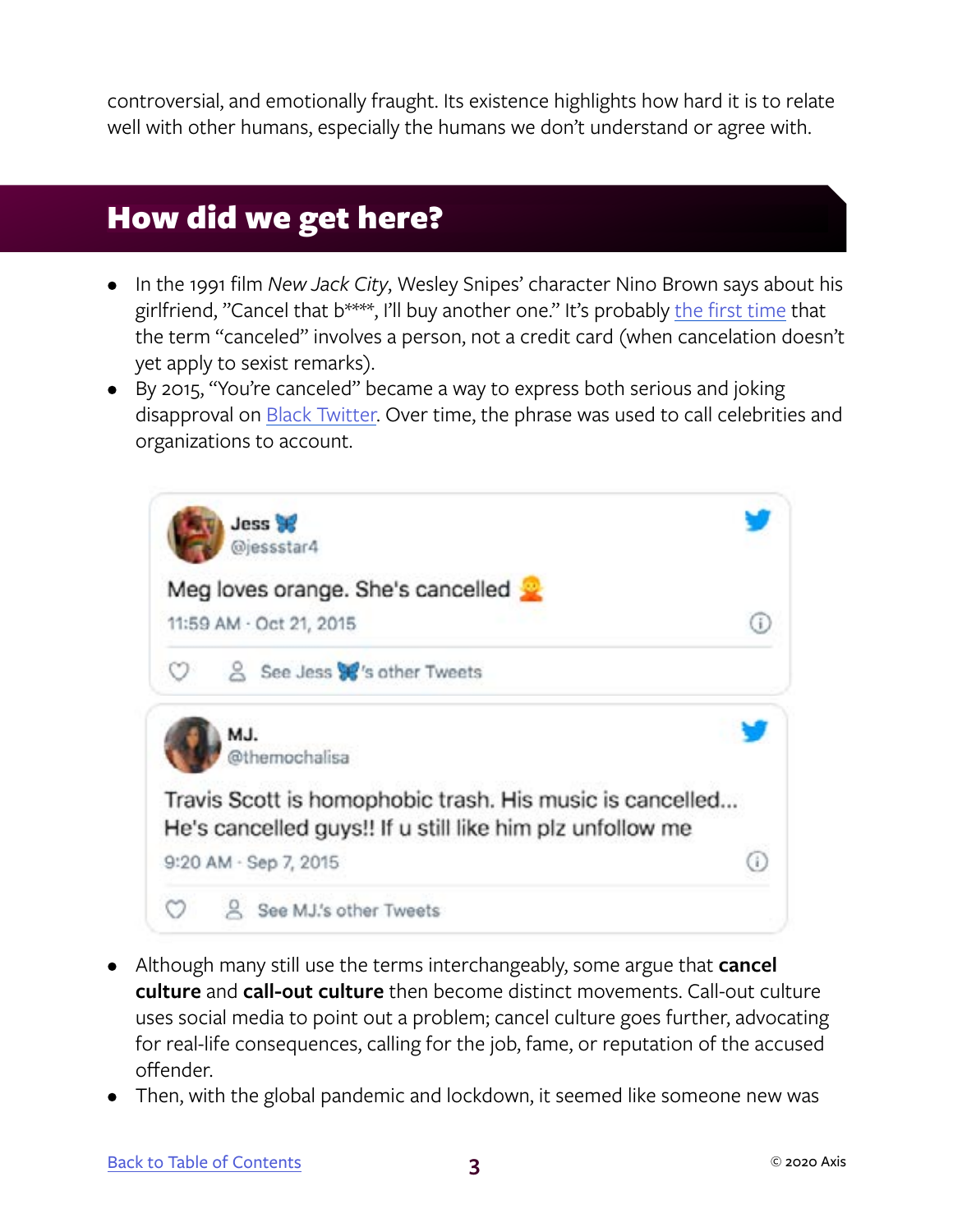<span id="page-6-0"></span>getting canceled every other week, or trying to cancel someone in response to being canceled (and if you're confused, don't worry, everyone is confused).



[Michael Barbaro explains](https://www.nytimes.com/2020/08/10/podcasts/the-daily/cancel-culture.html?), "As the world moves even more online during the pandemic, greater attention and weight is being given to the things that happen there." Complex, nuanced opinions held by multifaceted, embodied people are exchanged on platforms that reward certainty, simplicity, and outrage. Rather than seeing the person on the other end of the discussion as a complete human being with insecurities and idiosyncrasies, they are reduced to a defeatable party who must be proven wrong. This has always been a hazard of social media, but heightened emotional rawness from isolation, stress, and uncertainty made the stakes feel higher and the frenzy more palpable.

So here we are, in what feels like a more polarized environment than ever, trying to decide what is appropriate to say and do, and what consequences people should face when they cross the lines that we draw.

#### What's the goal of cancel culture?

*You may have your opinions, entitled to your opinions But really am I supposed to go to jail or lose my career because of your opinion? Yeah, go ahead and stone me, point your finger at me Turn the world against me, but only God can mute me.* — An excerpt from [R. Kelly's 19-minute song](https://www.mic.com/articles/190417/r-kelly-i-admit-song-mute-r-kelly-organizers-want-his-concerts-to-be-canceled) responding to the  $\#$ MuteRKelly movement that sprung from two decades of allegations that he sexually exploited minors.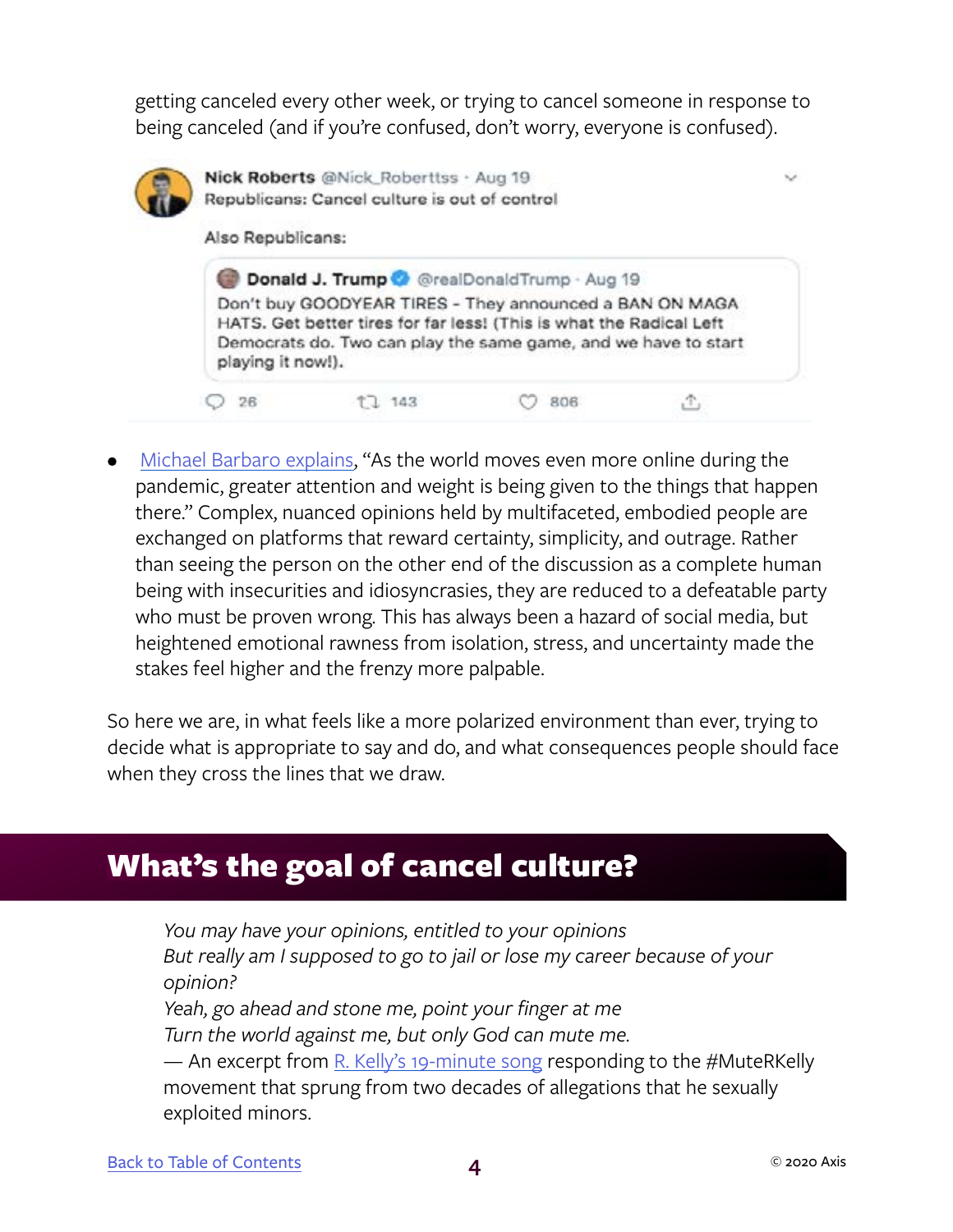<span id="page-7-0"></span>Cancel culture attempts to correct the longstanding problem that with enough wealth, scandals disappear, victims stay quiet, and abuse continues. The #MeToo movement highlighted how commonplace sexual harassment is, and how rarely perpetrators are prosecuted. This is why cancel culture's goal of holding people, especially powerful and influential people, accountable, is well intentioned. If the law doesn't bring about justice, public scrutiny can still make things happen.

Anne Charity Hudley, the chair of linguistics of African America for the University of California Santa Barbara, [explains why](https://www.vox.com/culture/2019/12/30/20879720/what-is-cancel-culture-explained-history-debate) cancel culture is an important tool for minorities:

*If you don't have the ability to stop something through political means, what you can do is refuse to participate. Canceling is a way to acknowledge that you don't have to have the power to change structural inequality...But as an individual, you can still have power beyond measure. When you see people canceling Kanye, canceling other people, it's a collective way of saying, 'We elevated your social status, your economic prowess, [and] we're not going to pay attention to you in the way that we once did...'I may have no power, but the power I have is to [ignore] you.'*

Cancel culture affirms that ideas have consequences. Ideologies don't stay in ivory towers. They get walked out, to the benefit or detriment of individuals and society. So the words we use and the policies we promote do matter, and we are responsible for the ideas and actions that we put out in the world.

#### What's concerning about cancel culture?

But here's the catch, when we call for someone to be canceled, what are we accomplishing? Does canceling someone provide true justice? As mentioned earlier, it's hard to make sweeping statements about cancel culture because so many people have been canceled for very different offenses (Bill O'Reilly's firing based on sexual [harassment charges](https://www.nytimes.com/2017/04/19/business/media/bill-oreilly-fox-news-allegations.html) is different than [Kanye getting canceled](https://www.scarymommy.com/kanye-west-is-officially-cancelled/) for saying that slavery was a choice, which is different than Alison Roman's New York Times column being put on hold after she slighted Chrissy Teigen). Cancel culture [seems to say,](https://www.nytimes.com/2020/08/10/podcasts/the-daily/cancel-culture.html) "If you do something wrong, you're supposed to be out of here. And it could have been five minutes ago, or it could have been 20, 30 years ago." It seems that the same level of severity (we won't listen to you anymore, you should be publicly disgraced, you should lose your job) is applied to every cancelation, without a way to determine proportionate responses.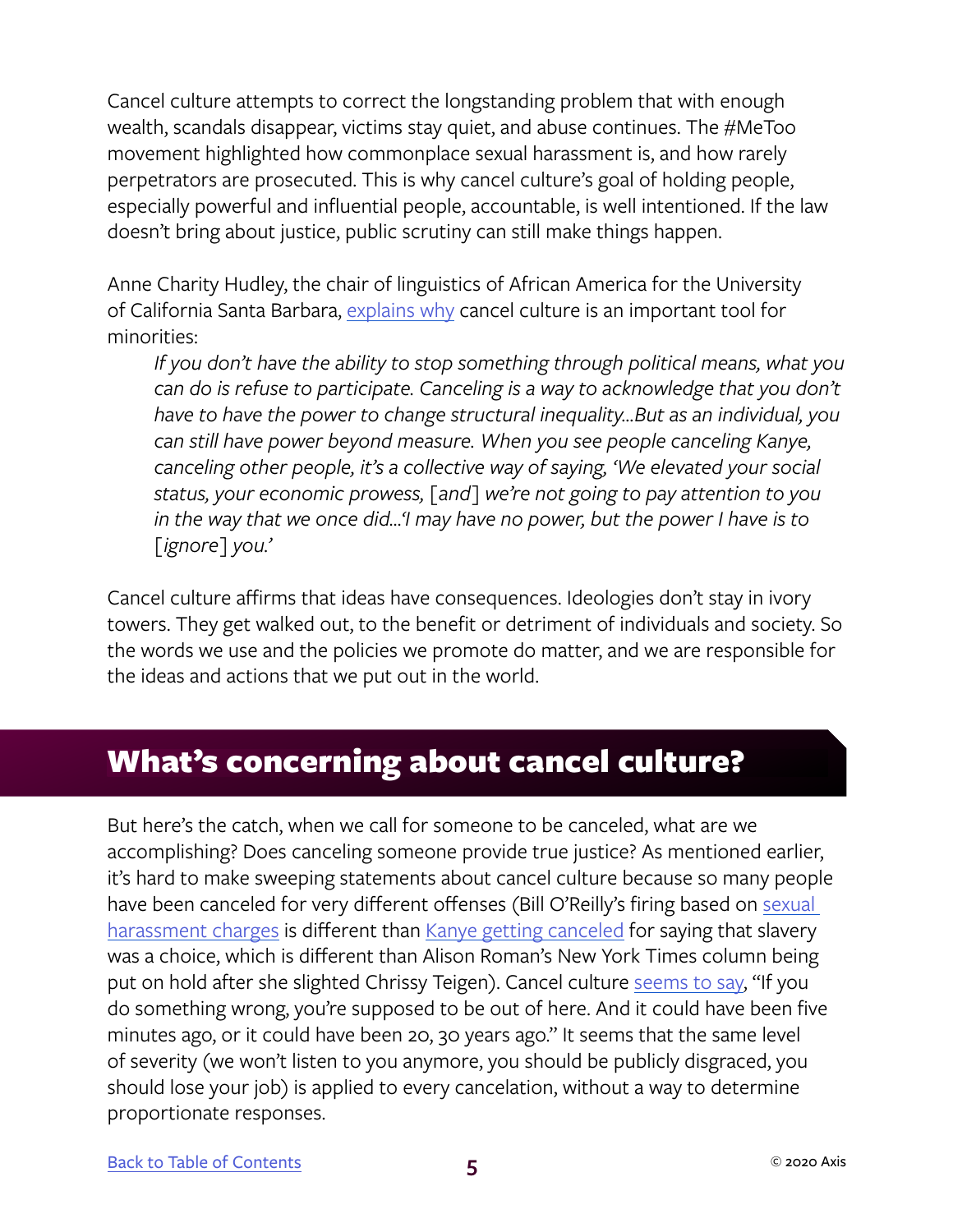This is one reason why cancel culture concerns many people. 153 influential experts in a variety of fields signed ["A Letter on Justice and Open Debate"](https://harpers.org/a-letter-on-justice-and-open-debate/) published in *Harper's Magazine*, essentially protesting cancel culture:

*The free exchange of information and ideas, the lifeblood of a liberal society, is daily becoming more constricted...[we're seeing] an intolerance of opposing views, a vogue for public shaming and ostracism, and the tendency to dissolve complex policy issues in a blinding moral certainty. We uphold the value of robust and even caustic counter-speech from all quarters. But it is now all too common to hear calls for swift and severe retribution in response to perceived transgressions of speech and thought…*

*Editors are fired for running controversial pieces...journalists are barred from writing on certain topics...and the heads of organizations are ousted for what are sometimes just clumsy mistakes. Whatever the arguments around each particular incident, the result has been to steadily narrow the boundaries of what can be said without the threat of reprisal...The restriction of debate, whether by a repressive government or an intolerant society, invariably hurts those who lack power and makes everyone less capable of democratic participation. The way to defeat bad ideas is by exposure, argument, and persuasion, not by trying to silence or wish them away.*

The letter highlights several concerns about cancel culture; we've already mentioned a few of them like disproportionate consequences (getting fired), reductionism (unfair blanket judgments based on a single moment), and mob mentalities, but here are a few more to discuss with your teen:

#### **No redemption:**

#### *[Many times, however, cancel culture flies in the face of restorative justice.](http://pappalardolaw.com/2020/07/cancel-culture-conflicts-with-criminal-justice-system/)*

*Rather than having a conversation about how to restore those involved in criminal acts, perpetrators are just canceled. There is no path to healing, to learning, or to making things right. Cancel culture is, in essence, very carceral in that perpetrators are merely punished, and are not given an opportunity to make amends or address the underlying issues which resulted in their behaviors.* 

**Encouragement to hide:** For a while, a well-known mission organization had a "three strikes, you're out" policy for porn use, with the good intention of requiring their leaders to be above reproach. But the policy had unintended consequences. Because missionaries were afraid of losing their jobs, some of them hid their porn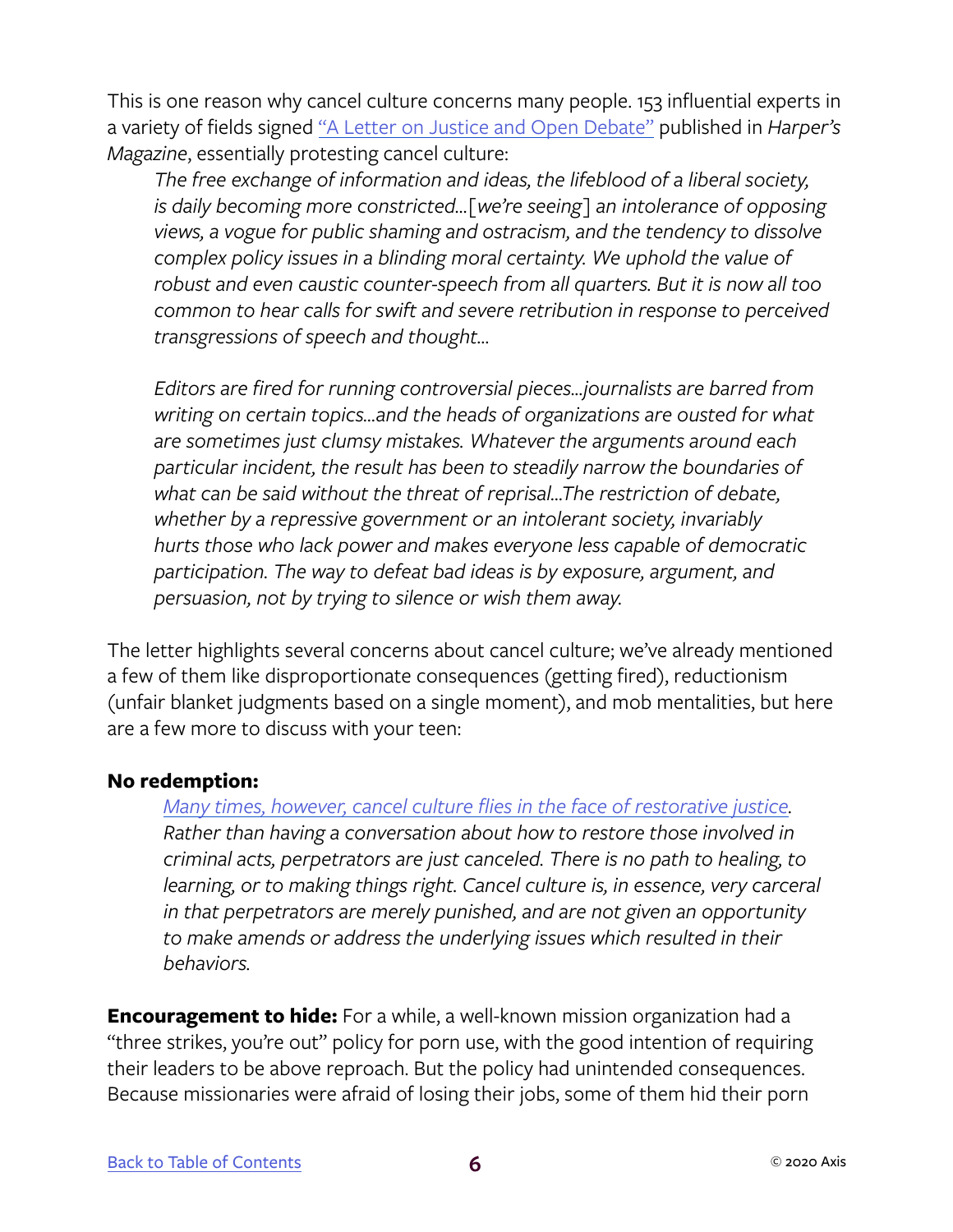addictions and never got help. This policy came from the same mindset that fuels cancel culture. If someone messes up, they should be permanently removed from leadership. One mistake defines someone's "goodness" or "badness" forever. If someone knows that past mistakes will write the final conclusion to their story (and that apologizing really won't help), the only sane response is to hide failure.

**Questionable motives:** Sean D. Young, executive director of the University of California Institute for Prediction Technology, [asks an important question](https://www.insider.com/celebrity-fight-canceled-quarantine-why-were-seeing-feuds-doja-lana-2020-5) about what motivates people to dig through celebrities' pasts to expose previous insensitivity: "At what point are you doing it to bring awareness [to bigotry] and try to bring some positive impact and try to prevent it from being done again and at what point is it just bullying?"

**No lasting change:** Canceling celebrities feels powerful, but for the most part doesn't have long-lasting results. [Jack S.,](https://www.insider.com/celebrity-fight-canceled-quarantine-why-were-seeing-feuds-doja-lana-2020-5) a Twitter user who was part of the movement to cancel Lana Del Rey, acknowledges: "She's going to be forgiven because that's always what happens when a celebrity is canceled. It trends over the course of a few days...and their fans will continue to like them as if nothing happened." We have to ask ourselves, is this the best use of our energy?

**Disagreement silenced:** There's been heated discussion about the role of free speech on university campuses for a while now. We're not going to pretend to have a satisfactory answer to that conundrum in this Parent Guide, but we realize that cancel culture, safe spaces, and free speech are interrelated. Here's the issue: Words hurt. One response has been to create safe spaces, places where offensive ideas aren't tolerated so that students don't have to worry about being triggered and retraumatized. Whoever said the offensive thing is canceled on a micro-scale as a way of holding them responsible for their harmful words.

But do these compassionate measures help or hurt Gen Z? Jonathan Haidt writes about what he calls "the untruth of fragility" in his book, *[The Coddling of the](https://www.amazon.com/Coddling-American-Mind-Intentions-Generation/dp/0735224897)  [American Mind](https://www.amazon.com/Coddling-American-Mind-Intentions-Generation/dp/0735224897)*,

*the culture of safetyism is based on a fundamental misunderstanding of human nature and of the dynamics of trauma and recovery. It is vital that people who have survived violence become habituated to ordinary cues and reminders*  woven into the fabric of daily life. Avoiding triggers is a symptom of PTSD, not a *treatment for it.*

Human beings are what he and other psychologists call "antifragile." Without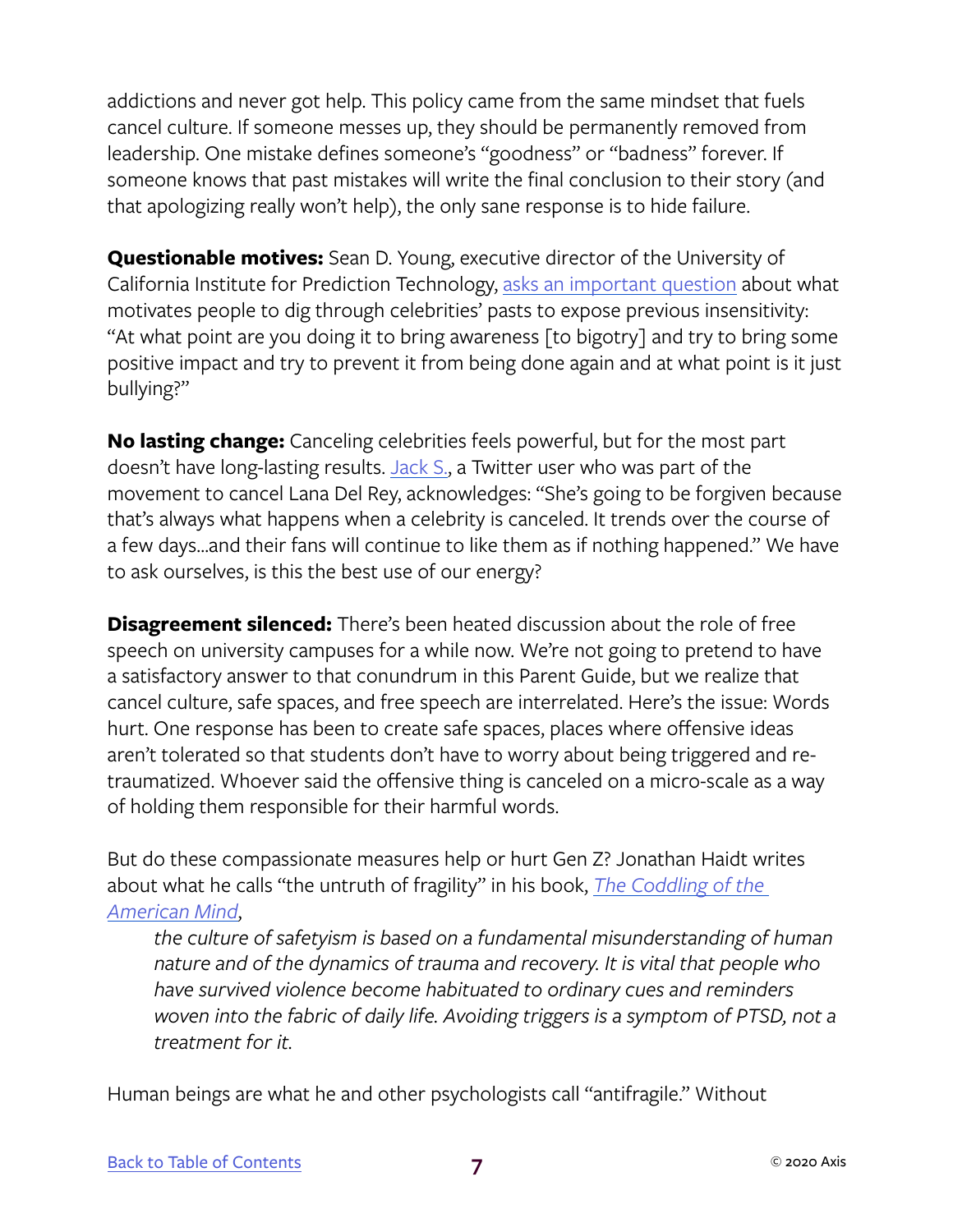difficulty, we don't grow. We aren't just resilient (able to endure hardship), we actually need challenges to improve. This is true for our bodies (exercise, literally tearing and stretching our muscles, makes us stronger) and for our minds (respectful debate helps us clarify what we believe, and allows us to discover truth).

[Professor Geoffrey Stone](https://cpb-us-w2.wpmucdn.com/voices.uchicago.edu/dist/3/337/files/2019/01/Statement-on-principles-of-free-inquiry-by-Prof.-Geoffrey-Stone-University-of-Chicago-News-1f1jp6l.pdf) explained why the University of Chicago promotes free speech so fiercely: "the proper response to ideas [students] find offensive, unwarranted and dangerous is not interference, obstruction, or suppression. It is, instead, to engage in robust counterspeech that challenges the merits of those ideas and exposes them for what they are." Cancel culture fosters the opposite environment, where if you say something offensive about a sacred topic, usually race or sexual orientation, at the very least you're uninvited from public discourse. While the motives are good, the result is an echo chamber where dissent is banned because challenge is seen as dangerous.

**Ostracism.** A friend of ours [attends weekly flat-earther meetings.](https://www.newscientist.com/article/mg24532642-900-embracing-flat-earth-science-denialism-can-help-us-overcome-it/) He's a globehead (i.e. he believes the earth is round), so why hang out with a group that most of us would call crazy and conspiratorial? Well, our friend realized that open, kind conversations help people change their minds. Daryl Davis found the same thing. In his TED Talk, ["Why I, as a black man, attend KKK rallies](https://www.ted.com/talks/daryl_davis_why_i_as_a_black_man_attend_kkk_rallies?language=en)," he explains how he became friends with the imperial wizard of the Ku Klux Klan,

*I thought, you know what? Who better to ask 'How can you hate me when you don't even know me?' than someone who would join an organization whose historical premise has been hating those who do not look like them and who do not believe as they believe...And we conversed - agreed on some things, disagreed on other things...I wasn't there to fight him; I was there to learn from him: where does this ideology come from? Because once you learn where it comes from, you can then try to figure out how to address it and see where it's going.*

That imperial wizard's name is Roger Kelly and he is no longer a member of the Klan, all because Mr. Davis befriended him and really heard him out. Rally after rally. Year after year. Our friend and Mr. Davis asked themselves, "How can we meet people where they are?" Flat-earthers are mostly greeted with pity, and radical klansmen with disdain. It's tough because that pity and disdain feel deserved. Yet by pushing people to the edges of society and not welcoming their disagreement, they are left with no place to go but increasingly radical, narrow, self-confirming echo chambers.

It's a scary and messy proposition, but what if we all talked regularly with someone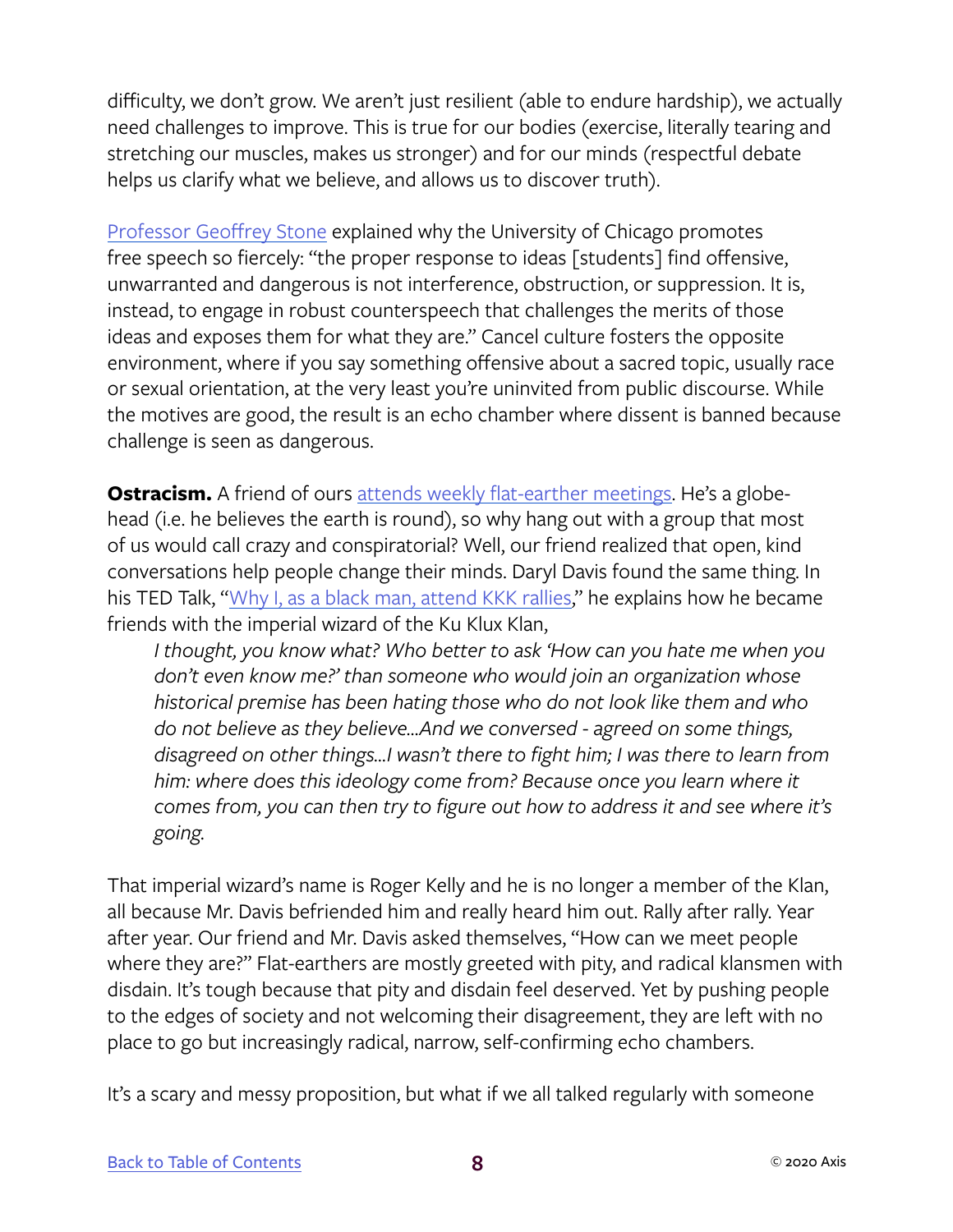<span id="page-11-0"></span>we deeply disagreed with about topics we hold close to our hearts? What if we really listened to each other? What if we were willing to be wrong? What if we were bold enough to say when we disagree?

#### What are some Biblical principles to help us navigate cancel culture?

**Truth exists.** Cancel culture affirms that there are correct and incorrect viewpoints, [truths and untruths](https://www.biblegateway.com/passage/?search=John 1&version=NIV). It points to a deep desire for justice and protection of marginalized people.

**All truth is God's truth.** God set the boundaries of reality in place. Whenever we bump up against truth, we are bumping up against the way God made the world. This means that we can take truth from wherever we find it, even if we don't agree with the source 100%. Atheists and Buddhists and secularists and Muslims espouse both true and false ideas. So do people who have been canceled. Follow in the footsteps of [the Bereans](https://biblehub.com/acts/17-11.htm) and question every idea, asking God what merit it has and what it gets wrong.

**Shame doesn't lead to lasting change.** Cancel culture utilizes shame: You are bad when you mess up, you didn't just do a bad thing. As [Dan Allender puts it,](https://theallendercenter.org/2018/02/shame-faced/) "No one escapes the assault of a sneer, a disdainful roll of the eyes. Shame pierces as we feel belittled and exposed as foolish, weak, or undesirable." Think about the last time someone changed your mind about something. How did they convince you that you were wrong? By scoffing at you? By putting you down? By flaunting your failure? Probably not. Those tactics rarely work. Paul writes in Romans, "[God's kindness leads](https://www.biblegateway.com/passage/?search=Romans 2&version=NIV)  [us to repentance.](https://www.biblegateway.com/passage/?search=Romans 2&version=NIV)" Let's consider what we need in moments of exposure and offer that to those around us.

**Without grace, failure is crushing.** We hate messing up. Yet failure is important. It's how we learn. In her book Mindset, Carol Dweck differentiates between [growth](https://www.brainpickings.org/2014/01/29/carol-dweck-mindset/)  [mindset](https://www.brainpickings.org/2014/01/29/carol-dweck-mindset/) and fixed mindset. Growth mindset recognizes that everyone is in process, that it's always possible to improve with time and effort. People with a growth mindset aren't afraid of failing because they realize good habits don't always come naturally or easily. Fixed mindset, a driving force of cancel culture, says talent and ability are innate and unchangeable, so hide your mistakes if you want approval and admiration.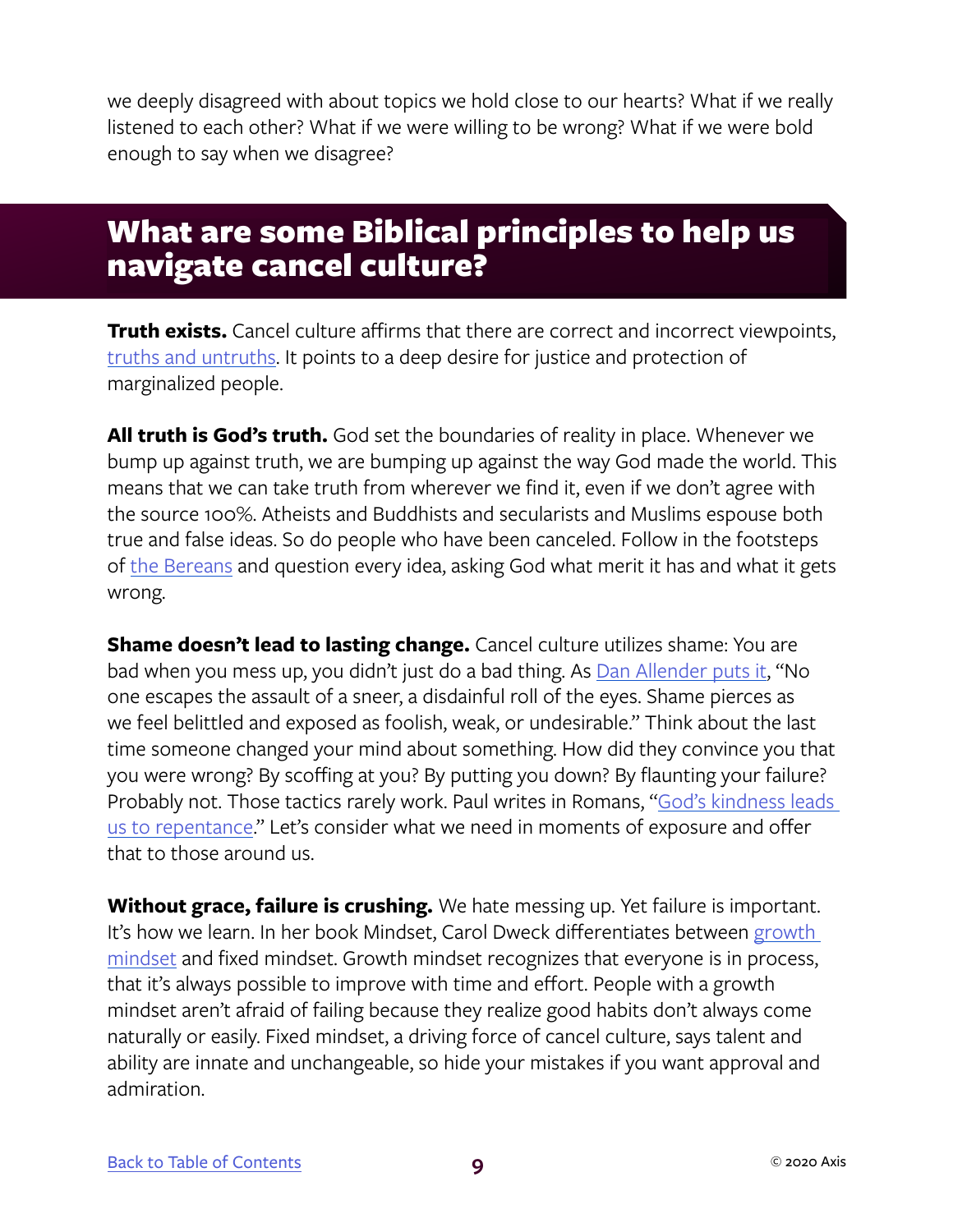Christianity tells a paradoxical story about human identity. We think [Aleksander](https://www.goodreads.com/quotes/7381910-the-line-dividing-good-and-evil-cuts-through-the-heart)  [Solzhenitsyn put it best](https://www.goodreads.com/quotes/7381910-the-line-dividing-good-and-evil-cuts-through-the-heart): "The line dividing good and evil cuts through the heart of every human being." [We are all broken.](https://www.biblegateway.com/passage/?search=Romans 3&version=ESV) We all fail. Miserably. Yet we are also [made in](https://www.biblegateway.com/passage/?search=Genesis 1%3A27&version=NIV)  [the image](https://www.biblegateway.com/passage/?search=Genesis 1%3A27&version=NIV) of an astounding God, giving each of us inestimable value.

The only reason that we can boldly look our sin in the face, plunging the depths of our own inadequacy, is because God's loving gaze does not turn away from even the ugliest parts of us. God invites us to stop hiding, to evaluate ourselves honestly so that we can enjoy ever more freedom from our broken mindsets and behaviors. [Jesus' righteousness](https://www.biblegateway.com/passage/?search=2 Corinthians 5&version=NIV) covers our failure. His obedience on our behalf is the surest foundation for a growth mindset. Our value is [permanently secure](https://www.biblegateway.com/passage/?search=Ephesians 1&version=NIV) because Jesus lived perfectly when we could not. We have nothing left to earn, nothing left to prove. [Henri Nouwen s](https://www.amazon.com/Life-Beloved-Spiritual-Living-Secular/dp/0824519868)ai[d it this way:](https://www.amazon.com/Life-Beloved-Spiritual-Living-Secular/dp/0824519868)

*Every time you feel hurt, offended, or rejected, you have to dare to say to yourself: 'These feelings, strong as they may be, are not telling me the truth about myself. The truth, even though I cannot feel it right now, is that I am the chosen child of God, precious in God's eyes, called the Beloved from all eternity, and held safe in an everlasting embrace.'*

**Confession brings healing.** ["Confess your sins](https://www.biblegateway.com/passage/?search=James 5:16&version=ESV) to one another and pray for one other, that you may be healed." We get to fully and freely admit how often we say and do dumb things. None of us has arrived. It's possible for any one of us to slip up because we're all sinful, in need of grace. This lack of pretense also means a freedom to bring our failure into the light. Everyone knows we're still figuring things out, that we need help from the Holy Spirit and from our community to overcome sin. Is cancel culture providing space for us to confess and get help?

**Nuance is difficult but essential.** ["Simplicity rarely loses to complexity"](https://www.nytimes.com/2020/08/10/podcasts/the-daily/cancel-culture.html) on social media. Maybe this is why online dialogue feels increasingly pointless and fraught. Twitter rewards absolutes instead of nuance. Conviction over questions. Certainty over openness. There is no space for "umm" or "I haven't figured that out yet." James [1:19-20](https://www.biblegateway.com/passage/?search=James+1%3A19-20&version=NIV) instructs believers to be "quick to listen, slow to speak, and slow to become angry." Our revolutionary calling is to think slowly, to skeptically evaluate our own opinions, and to acknowledge when we're wrong.

**Humility.** What if we entered discussions asking, "What can I learn from you?" instead of "How can I prove you wrong?" We should be thankful for correction. It would be incredibly arrogant to think that we have every issue completely figured out. Because we believe that we are in process, still being [renewed day by day,](https://www.biblegateway.com/passage/?search=2 Corinthians 4&version=ESV) we should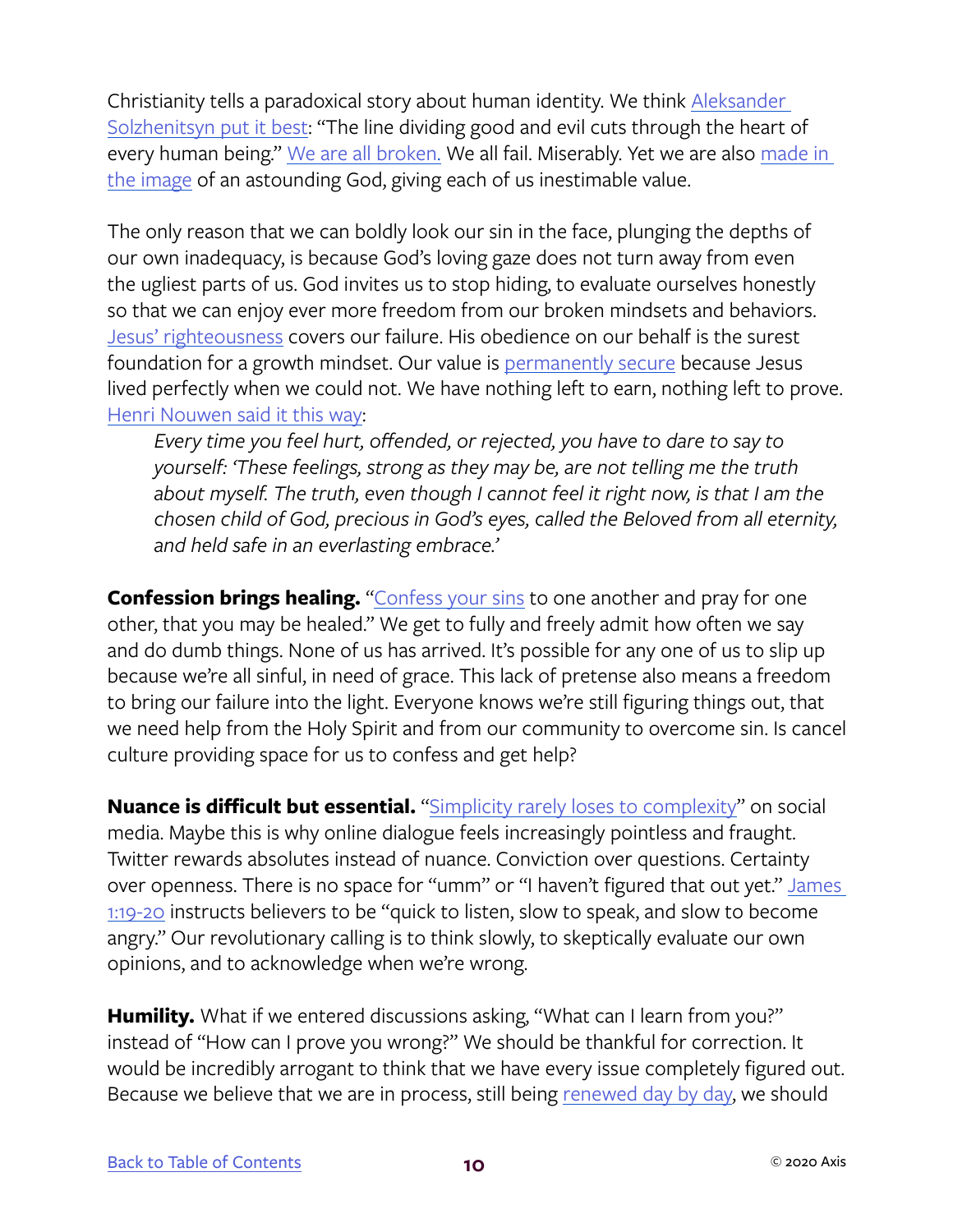<span id="page-13-0"></span>be grateful for opportunities where weakness is exposed and rooted out.

**We don't have to be defensive.** Jesus was not afraid to engage with people who reflected badly on His identity. He lost social credibility by [hanging out with outcasts](https://www.biblegateway.com/passage/?search=Mark 2%3A13-17&version=NIV). Following His example, we don't have to guard our reputations. Are we worried about how certain people may reflect on us? Of being canceled too? What would it look like to befriend those who've been pushed to the margins? To care about both "cancelers" and those who've been canceled?

**[Give people the benefit of the doubt.](https://www.biblegateway.com/passage/?search=Ephesians 4%3A32&version=NIV)** Assume that someone has good motives even when they say something offensive. If upon further investigation they actually were trying to be inflammatory, that's a different discussion. But a lot of the time people say silly things unintentionally, and simply need someone to say, "when you said \_ it hurt my feelings. I would prefer you say \_ next time." This allows our discussions to center on good and bad ideas instead of labeling people as righteous or sinful.

### Final thoughts

*Let he who is without sin among you cast the first stone at her.* — [Jesus](https://www.biblegateway.com/passage/?search=John 8&version=ESV)

*This idea of purity and you're never compromised and you're always politically woke and all that stuff — you should get over that quickly. The world is messy. There are ambiguities. People who do really good stuff have flaws. People who you are fighting may love their kids... One danger I see among young people, particularly on college campuses...there is this sense sometimes of, 'The way of me making change is to be as judgmental as possible about other people'... that's not activism. That's not bringing about change. If all you're doing is casting stones, you're probably not going to get that far.* — [former President](https://www.youtube.com/watch?v=qaHLd8de6nM) Barack [Obama](https://www.youtube.com/watch?v=qaHLd8de6nM)

If only there were "bad people" and "good people." Wouldn't that make so many issues simpler? We could round up and exterminate all the awful folks and live in a peaceful world. But if you haven't noticed, each one of us has a profound capacity to hurt and a profound ability to heal. Every day we make mixed choices, some helping ourselves and others, some causing angst to ourselves and those around us. The world is messy. We are messy. And it shouldn't surprise us to find brokenness in others and dysfunction in ourselves. This is ultimately why Jesus came, because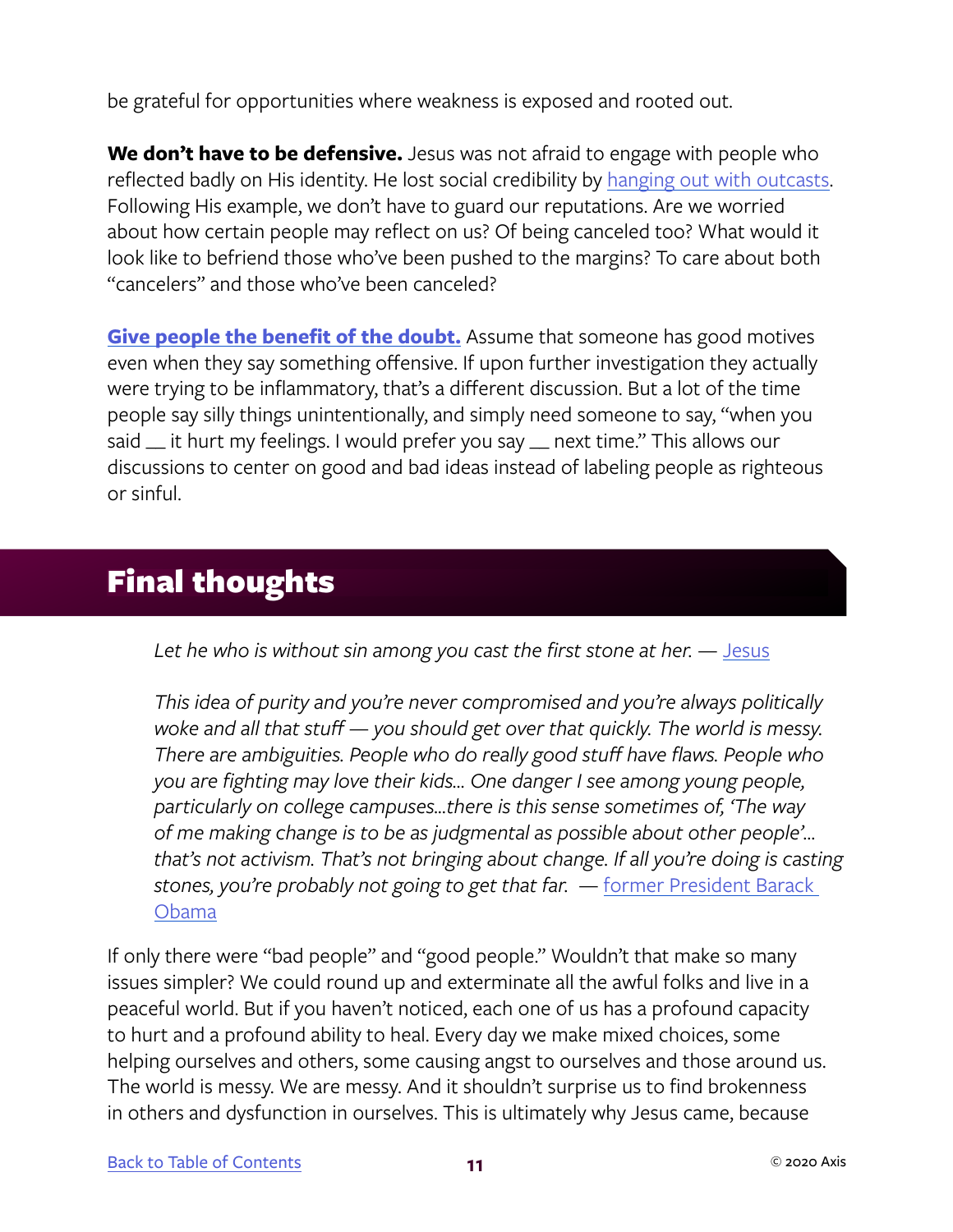we can't fix ourselves, and we just keep wounding the world no matter how hard we try not to. So as we consider the most embarrassing things we've said, or the worst things we've done, let's also consider how we would want to be heard and treated in the midst of our failings. Jesus came to redeem all of us: racists, sexists, and homophobes included. Is cancel culture providing redemption? Or is it just attempting to pronounce final judgment on people who need grace and space to learn better ways of being?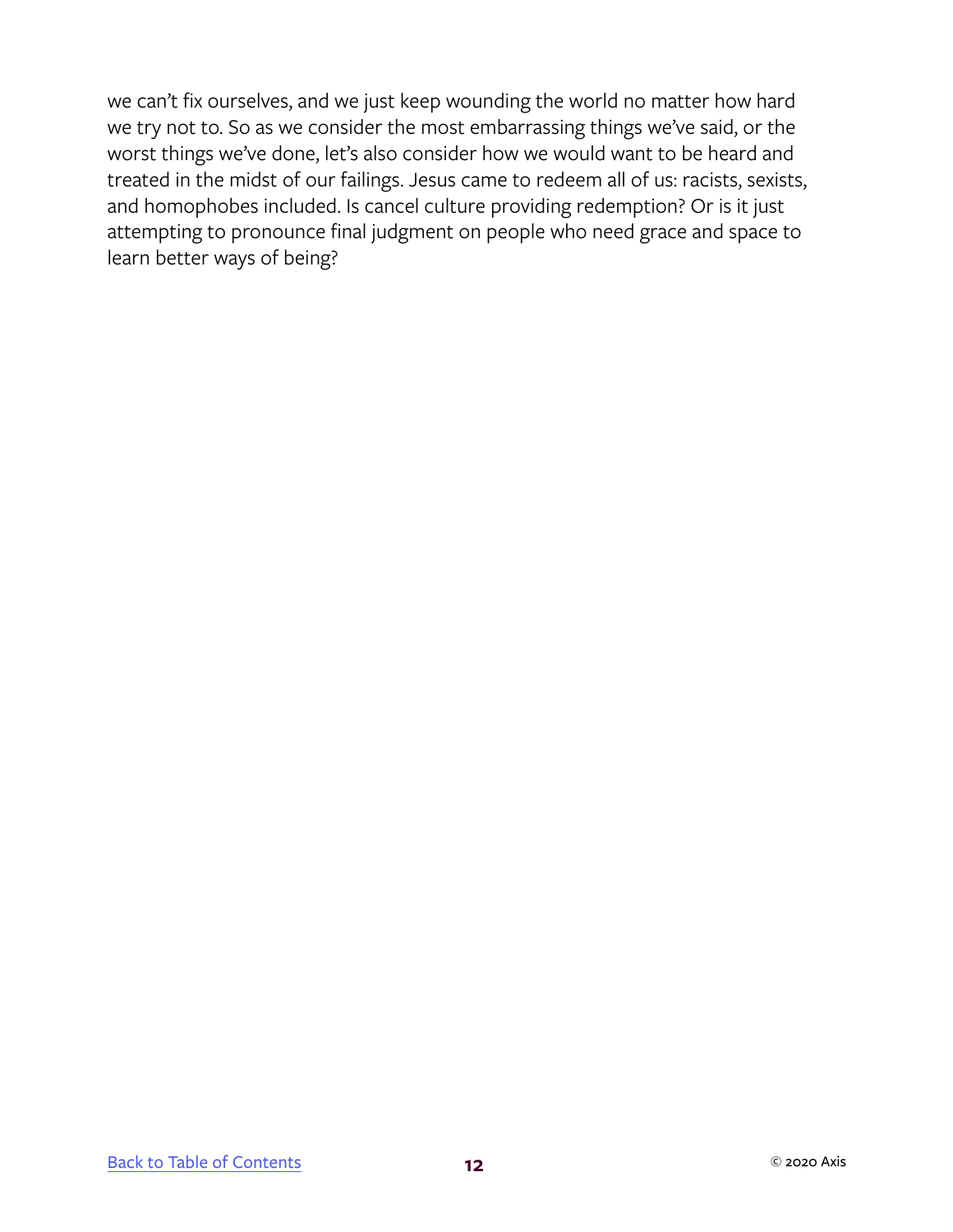### <span id="page-15-0"></span>Related Axis Resources

- *• [The Culture Translator](http://axis.org/ct)*, a **free** weekly email that offers biblical insight on all things teen-related
- [A Parent's Guide to Failure](https://axis.org/product/a-parents-guide-to-failure/)
- [A Parent's Guide to Shame Free Parenting](https://axis.org/product/a-parents-guide-to-shame-free-parenting/)
- Check out [axis.org](https://axis.org) for even more resources!
- If you'd like access to all of our digital resources, both current and yet to come, for one low yearly or monthly fee, check out the [All Axis Pass](https://axis.org/aap)!

### Additional Resources

- ["Cancel Culture, Part 1: Where It Came From,](https://www.nytimes.com/2020/08/10/podcasts/the-daily/cancel-culture.html?)" *The Daily*
- ["Cancel Culture Part 2: A Case Study"](https://www.nytimes.com/2020/08/11/podcasts/the-daily/cancel-culture.html), *The Daily*
- ["The 'I'm not a racist' defense](https://www.cnn.com/2020/05/28/opinions/amy-cooper-apology-opinion-williams/index.html)", *TIME*
- ["Podcast #34 Jonathan Haidt,](https://www.jordanbpeterson.com/podcast/episode-34/)" *The Jordan B. Peterson Podcast*
- [Heterodox Academy](https://heterodoxacademy.org/)
- ["Why we can't stop fighting about cancel culture,](https://www.vox.com/culture/2019/12/30/20879720/what-is-cancel-culture-explained-history-debate)" *Vox*
- ["Free Speech Is the Basis of a True Education](https://cpb-us-w2.wpmucdn.com/voices.uchicago.edu/dist/3/337/files/2019/01/Free-Speech-Is-the-Basis-of-a-True-Education-WSJ-1v5hqit.pdf)," Robert J. Zimmer
- ["Tales From the Teenage Cancel Culture](https://www.nytimes.com/2019/10/31/style/cancel-culture.html)," *The New York Times*
- *• [The Coddling of the American Mind: How Good Intentions and Bad Ideas Are](https://www.amazon.com/Coddling-American-Mind-Intentions-Generation/dp/0735224897)  [Setting](https://www.amazon.com/Coddling-American-Mind-Intentions-Generation/dp/0735224897) [Up a Generation for Failure](https://www.amazon.com/Coddling-American-Mind-Intentions-Generation/dp/0735224897)*, Jonathan Haidt and Greg Lukianoff
- ["Cancel Culture Is Not Real—At Least Not in the Way People Think](https://time.com/5735403/cancel-culture-is-not-real/)," *TIME*
- ["We Can't Cancel Everyone,](https://www.youtube.com/watch?v=DOwWsvUeDF0&feature=youtu.be)" *For Harriet*
- ["Academics Are Really, Really Worried About Their Freedom,](https://www.theatlantic.com/ideas/archive/2020/09/academics-are-really-really-worried-about-their-freedom/615724/)" *The Atlantic*
- ["The Danger of a Single Story,](https://www.ted.com/talks/chimamanda_ngozi_adichie_the_danger_of_a_single_story?language=en#t-323193)" Chimamanda Ngozi Adichie

## Support Axis to get more resources like this!

Thanks so much for purchasing this Parent Guide from Axis! As a 501(c)(3) nonprofit ministry, Axis invests all proceeds from your purchases back into the creation of more quality content like this. By purchasing this and [other content](https://axis.org) from Axis, you support our ministry, allowing us to come alongside you in your parenting and/or discipleship journey.

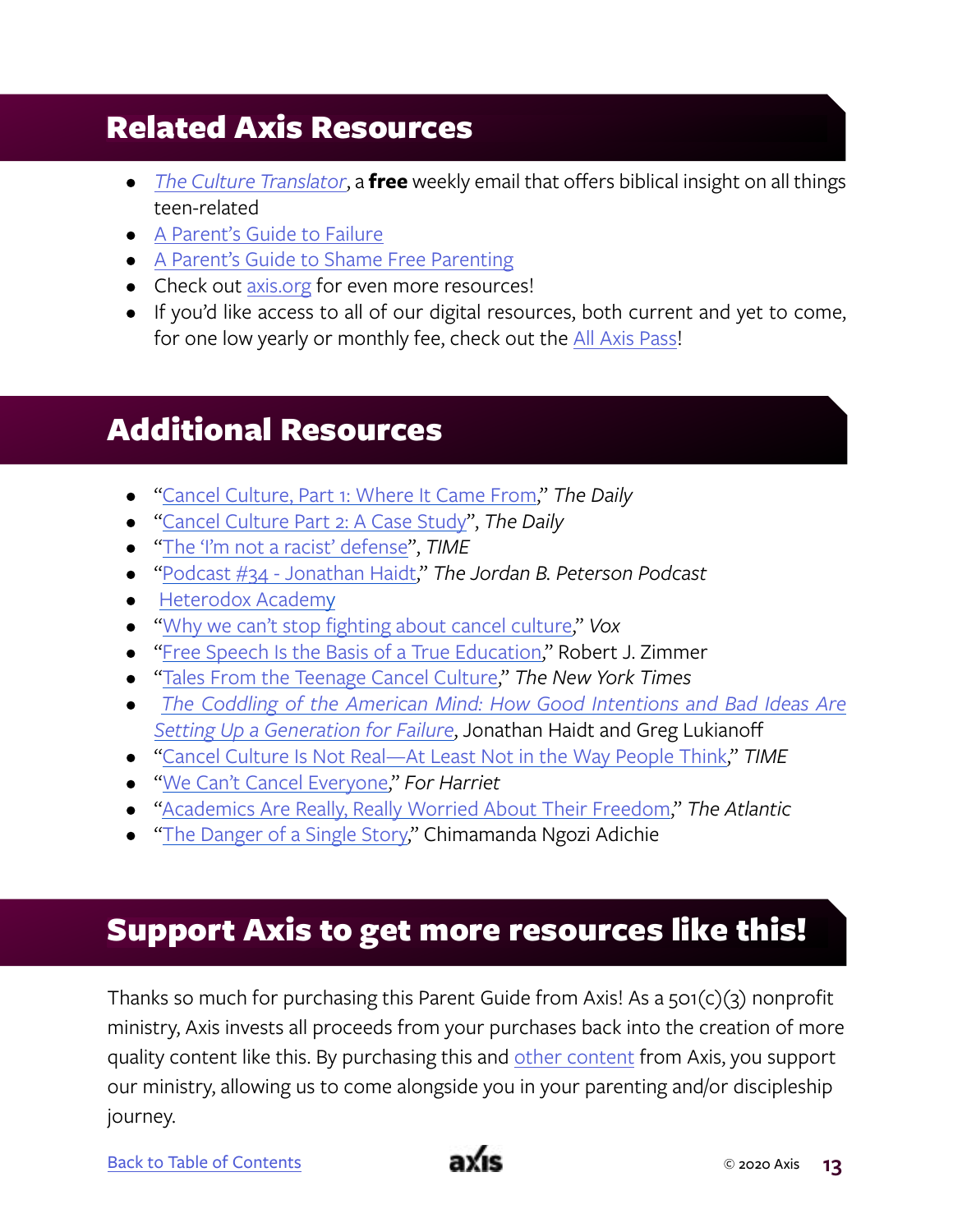# <span id="page-16-0"></span>CANCEL CULTURE A Parent's Guide to

#### Recap

- Cancel culture is complicated. It's an attempt to hold people accountable for harmful actions or words, but it gets applied to so many situations (sexual harassment, racist acts, unintentionally stupid or insensitive comments, controversial ideas…) that it's difficult to know if canceling someone (firing them, unfollowing them...there are lots of ways to cancel someone) provides true justice.
- Cancel culture is controversial. Some argue that it's a necessary tool to enforce social standards of kind and appropriate speech, while others fear that it silences disagreement because espousing a controversial opinion could permanently damage someone's career or reputation.
- Navigating cancel culture is difficult, but Scriptural principles can help us respond with wisdom and grace.
- Jesus' redemption is for everyone, even the people who deeply offend us. Being at peace with everyone doesn't mean glossing over differences of opinion or ignoring harmful ideas, but it does mean treating everyone respectfully, remembering that we are all divine image-bearers.
- It's easier to think of people in black and white terms, either they are all good or all bad. In reality, each of us has a profound capacity to wound and a profound capacity to heal. We should remember how we want to be treated in moments of failure when we're tempted to write someone off completely (cancel them).

#### Hint: Screen shot or print this page to refer back to later!